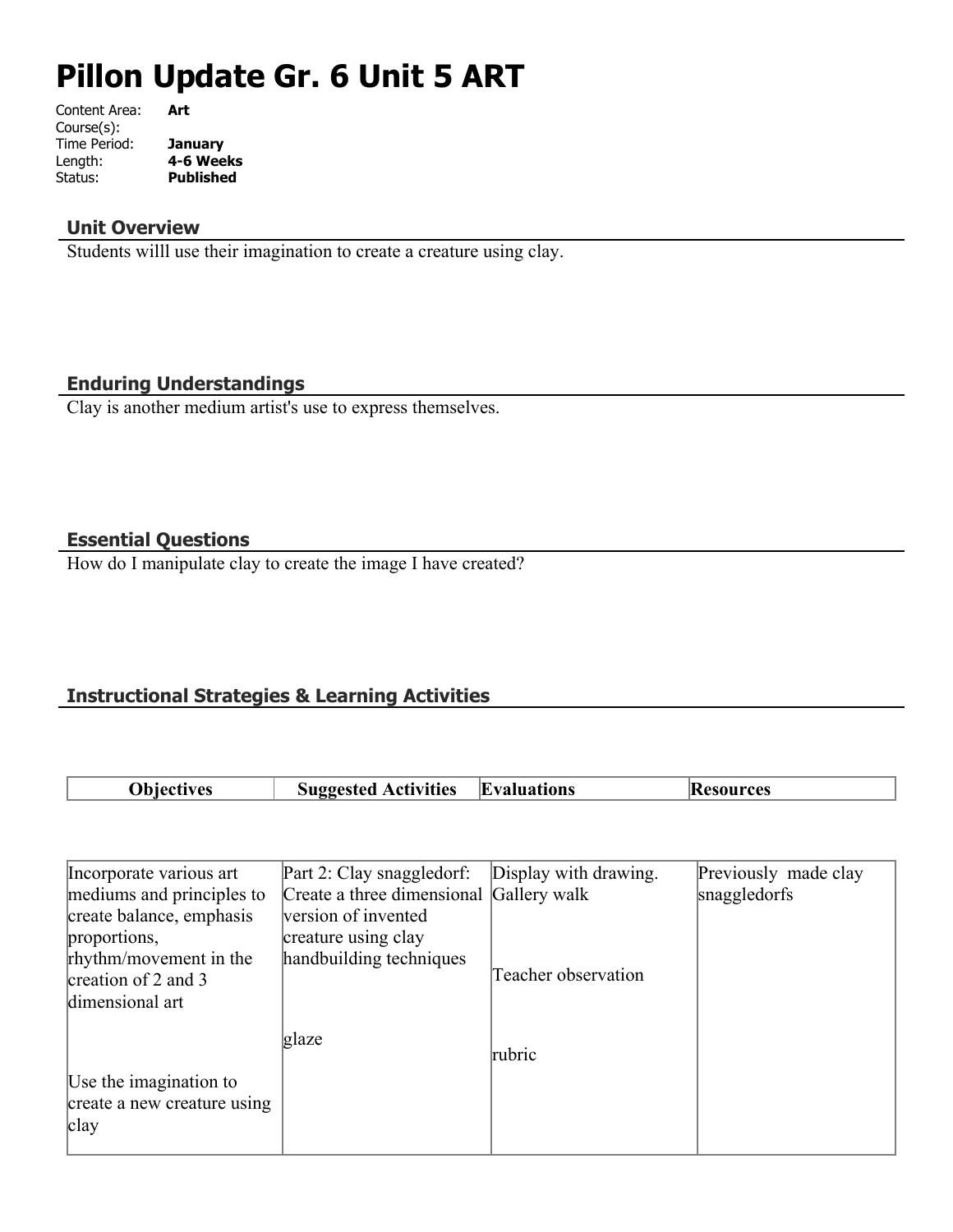| Score, slip, blend clay to |  |  |
|----------------------------|--|--|
| attach parts               |  |  |

## **Integration of Career Readiness, Life Literacies and Key Skills**

Students will learn about different careers available for 3D art construction.

| TECH.9.4.8.CI.4 | Explore the role of creativity and innovation in career pathways and industries.                                                                            |  |
|-----------------|-------------------------------------------------------------------------------------------------------------------------------------------------------------|--|
|                 | Gathering and evaluating knowledge and information from a variety of sources, including<br>global perspectives, fosters creativity and innovative thinking. |  |
|                 | Multiple solutions often exist to solve a problem.                                                                                                          |  |
| TECH.9.4.8.CT   | Critical Thinking and Problem-solving                                                                                                                       |  |
|                 | An essential aspect of problem solving is being able to self-reflect on why possible<br>solutions for solving problems were or were not successful.         |  |

#### **Technology and Design Integration**

No technology is used in this unit.

#### **Interdisciplinary Connections**

MA.6.RP.A Understand ratio concepts and use ratio reasoning to solve problems.

#### **Differentiation**

- Understand that gifted students, just like all students, come to school to learn and be challenged.
- Pre-assess your students. Find out their areas of strength as well as those areas you may need to address before students move on.
- Consider grouping gifted students together for at least part of the school day.
- Plan for differentiation. Consider pre-assessments, extension activities, and compacting the curriculum.
- Use phrases like "You've shown you don't need more practice" or "You need more practice" instead of words like "qualify" or "eligible" when referring to extension work.
- Encourage high-ability students to take on challenges. Because they're often used to getting good grades, gifted students may be risk averse.
- **Definitions of Differentiation Components**:
	- o Content the specific information that is to be taught in the lesson/unit/course of instruction.
	- o Process how the student will acquire the content information.
	- o Product how the student will demonstrate understanding of the content.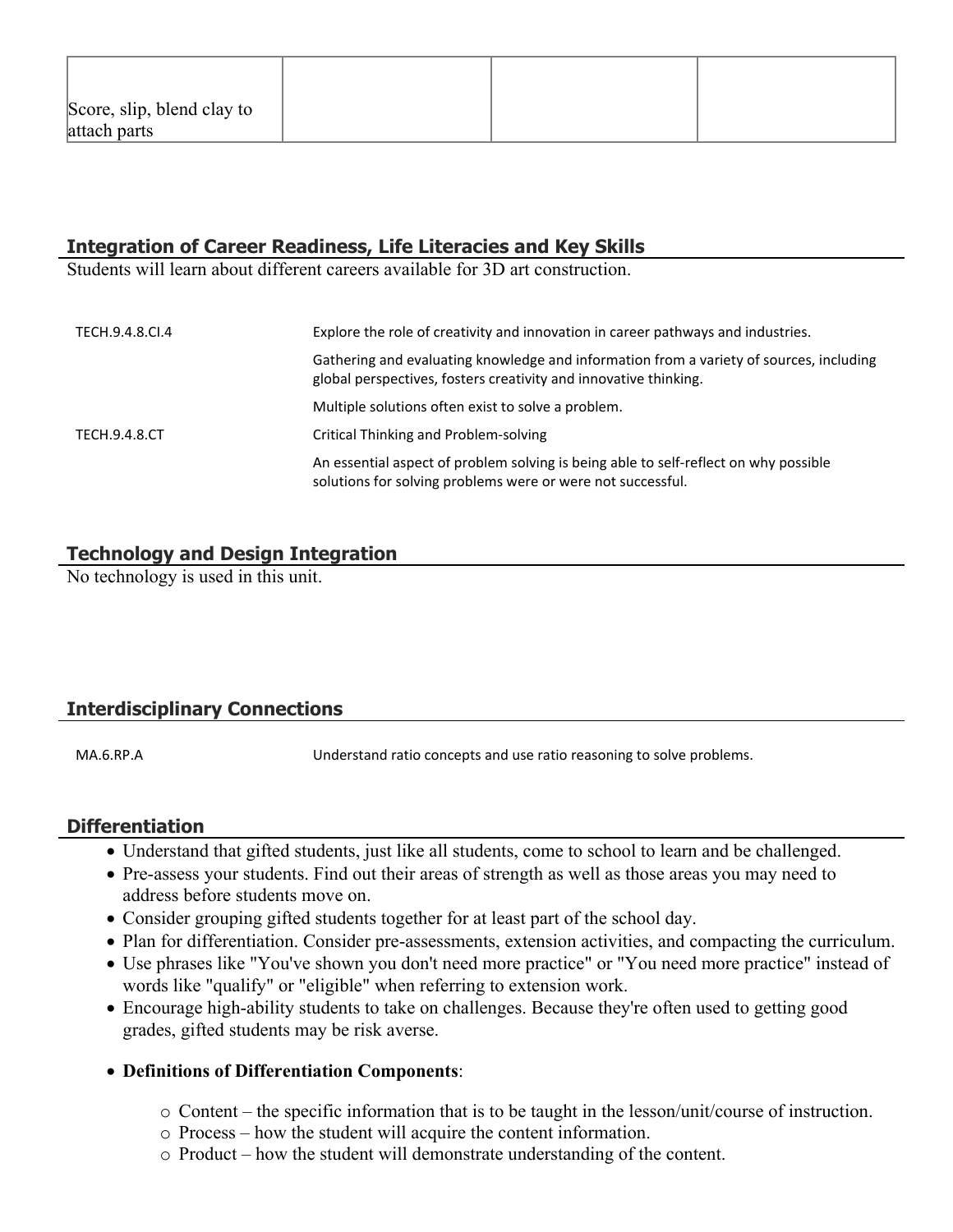o Learning Environment – the environment where learning is taking place including physical location and/or student grouping

#### **Differentiation occurring in this unit:**

Student choice differentiates the creation of the artwork.

#### For Gifted:

Encourage students to explore concepts in depth and encourage independent studies or investigations. Use thematic instruction to connect learning across the curriculum. Encourage creative expression and thinking by allowing students to choose how to approach a problem or assignment. Expand students' time for free reading. Invite students to explore different points of view on a topic of study and compare the two. Provide learning centers where students are in charge of their learning. Brainstorm with gifted children on what types of projects they would like to explore to extend what they're learning in the classroom. Determine where students' interests lie and capitalize on their inquisitiveness. Refrain from having them complete more work in the same manner. Employ differentiated curriculum to keep interest high. Avoid drill and practice activities. Ask students' higher level questions that require students to look into causes, experiences, and facts to draw a conclusion or make connections to other areas of learning. If possible, compact curriculum to allow gifted students to move more quickly through the material. Encourage students to make transformations- use a common task or item in a different way. From http://www.bsu.edu/web/lshasky/Forms/Interventions/Gifted.pdf

#### **Modifications & Accommodations**

IEP accommodations will be applied.

Students needing support or additional instruction will be monitored.

Refer to QSAC EXCEL SMALL SPED ACCOMMOCATIONS spreadsheet in this discipline.

#### **Modifications and Accommodations used in this unit:**

#### **Benchmark Assessments**

**Benchmark Assessments** are given periodically (e.g., at the end of every quarter or as frequently as once per month) throughout a school year to establish baseline achievement data and measure progress toward a standard or set of academic standards and goals.

#### **Schoolwide Benchmark assessments:**

Aimsweb benchmarks 3X a year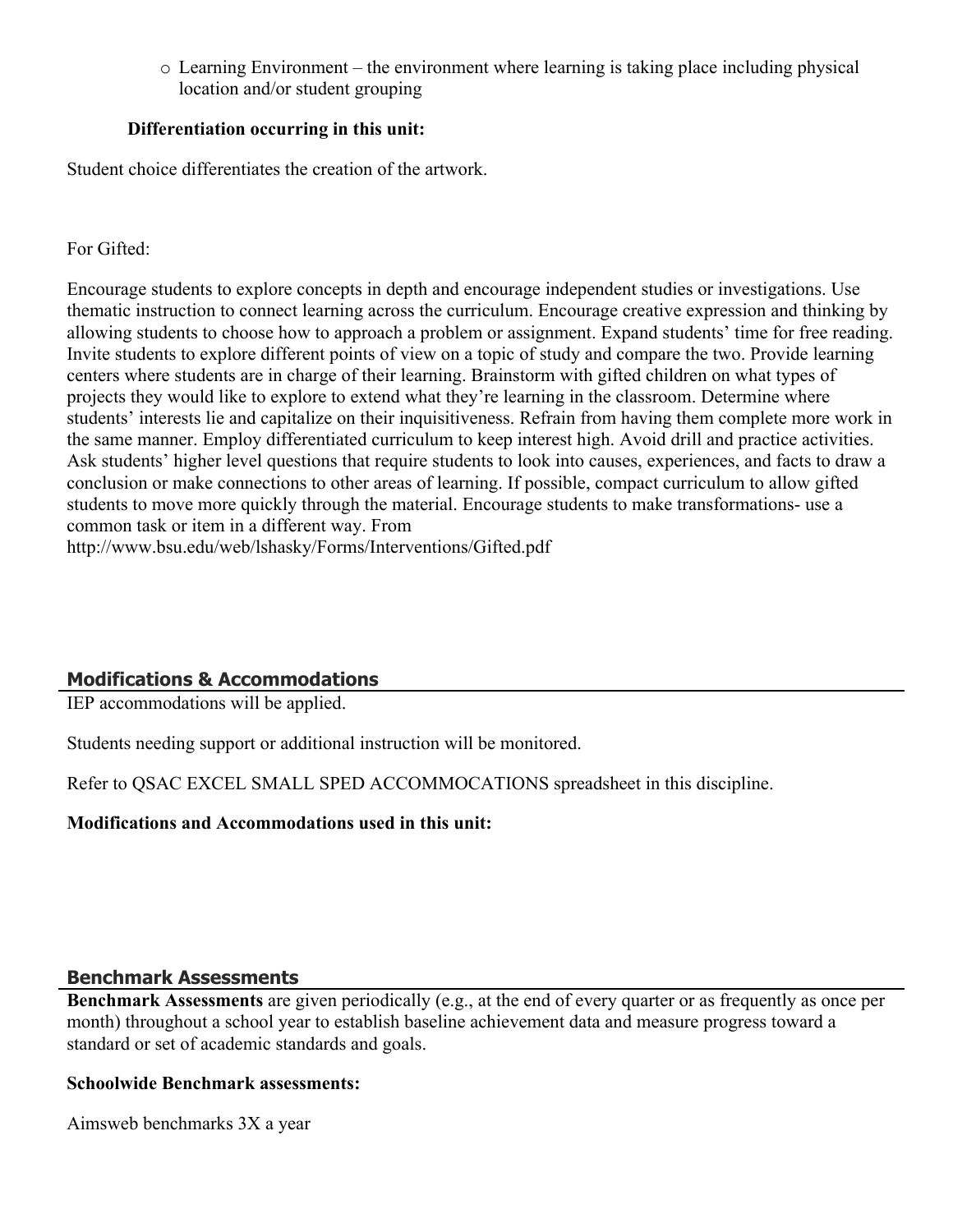Linkit Benchmarks 3X a year

DRA

#### **Additional Benchmarks used in this unit:**

Teacher record of growth when using medium

#### **Formative Assessments**

Assessment allows both instructor and student to monitor progress towards achieving learning objectives, and can be approached in a variety of ways. **Formative assessment** refers to tools that identify misconceptions, struggles, and learning gaps along the way and assess how to close those gaps. It includes effective tools for helping to shape learning, and can even bolster students' abilities to take ownership of their learning when they understand that the goal is to improve learning, not apply final marks (Trumbull and Lash, 2013). It can include students assessing themselves, peers, or even the instructor, through writing, quizzes, conversation, and more. In short, formative assessment occurs throughout a class or course, and seeks to improve student achievement of learning objectives through approaches that can support specific student needs (Theal and Franklin, 2010, p. 151).

#### **Formative Assessments used in this unit:**

|  | Display with drawing. Gallery walk |  |
|--|------------------------------------|--|
|  |                                    |  |

Teacher observation

rubric

#### **Summative Assessments**

**summative assessments** evaluate student learning, knowledge, proficiency, or success at the conclusion of an instructional period, like a unit, course, or program. Summative assessments are almost always formally graded and often heavily weighted (though they do not need to be). Summative assessment can be used to great effect in conjunction and alignment with formative assessment, and instructors can consider a variety of ways to combine these approaches.

#### **Summative assessments for this unit:**

Display with drawing. Gallery walk

Teacher observation